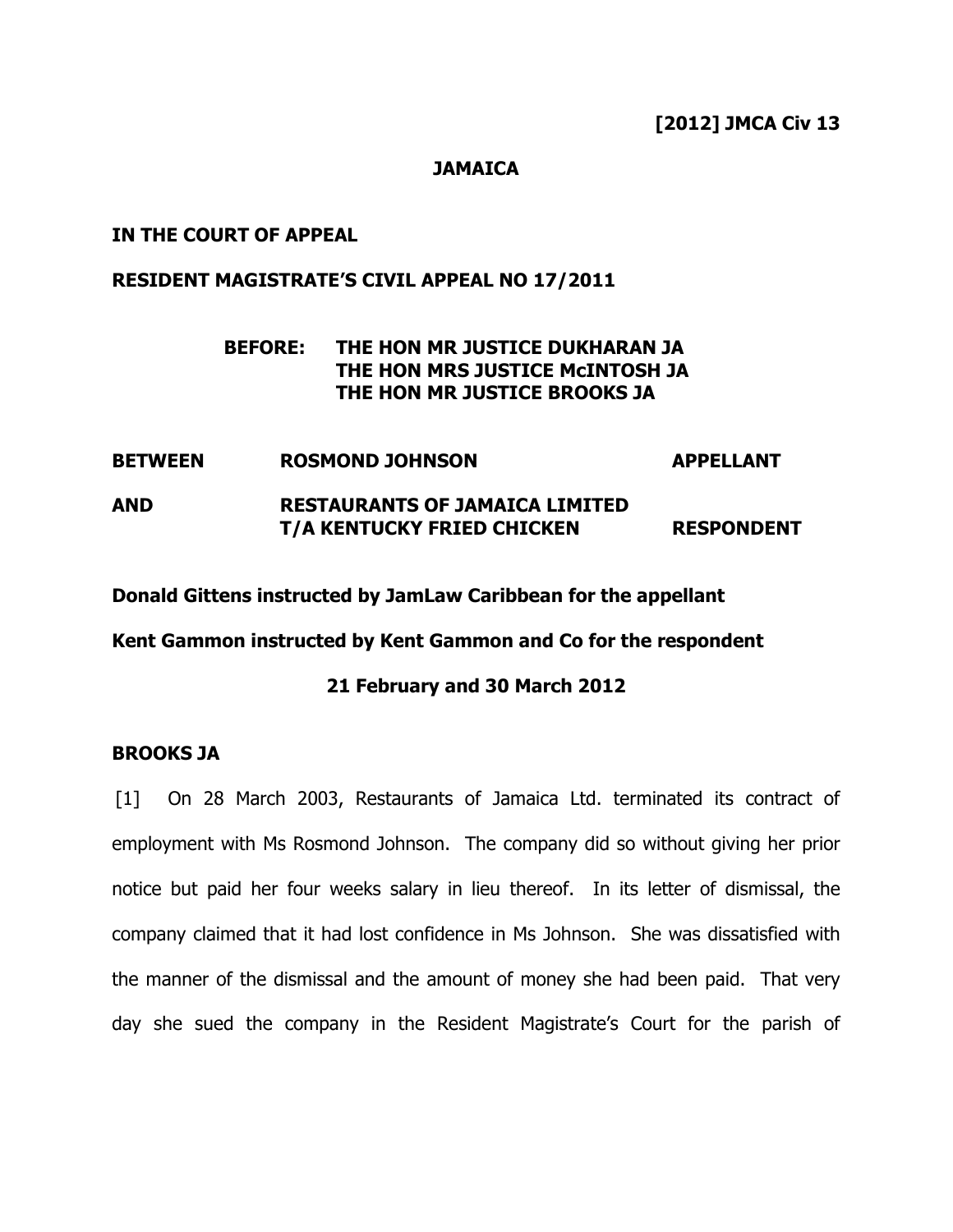Manchester. The plaint claimed damages for breaches of the contract of employment and an enquiry concerning matters to do with her pension and previous suspension.

[2] The progress of the claim through the court was very slow. It was on 3 April 2007 that judgment was delivered. Her Honour Mrs McDonald-Bishop (as she then was) heard her claim and ruled that Ms Johnson was not entitled to any greater sum as pay in lieu of notice. Ms Johnson has now appealed against that decision. Although she filed her notice and grounds of appeal on 17 April 2007, it was not until 26 October 2011, that the record of appeal was filed in the registry of this court.

[3] Mr Gittens, on her behalf, filed 13 grounds of appeal but before us, he abandoned the first ground. The remaining 12 grounds may be conveniently considered under four broad headings. Mr Gittens argued that:

- 1. The learned resident magistrate erred when she rejected the principle that the Labour Relations and Industrial Disputes Act (the LRIDA) and the Labour Relations Code (the Code), established thereunder, applied to this contract of employment and that the company was obliged to but failed to follow the terms of the Code (ground 10).
- 2. The learned resident magistrate ought to have found that Ms Johnson was wrongfully dismissed, because the company failed to justify its claim that it had lost confidence in her (grounds 3, 4 and 5).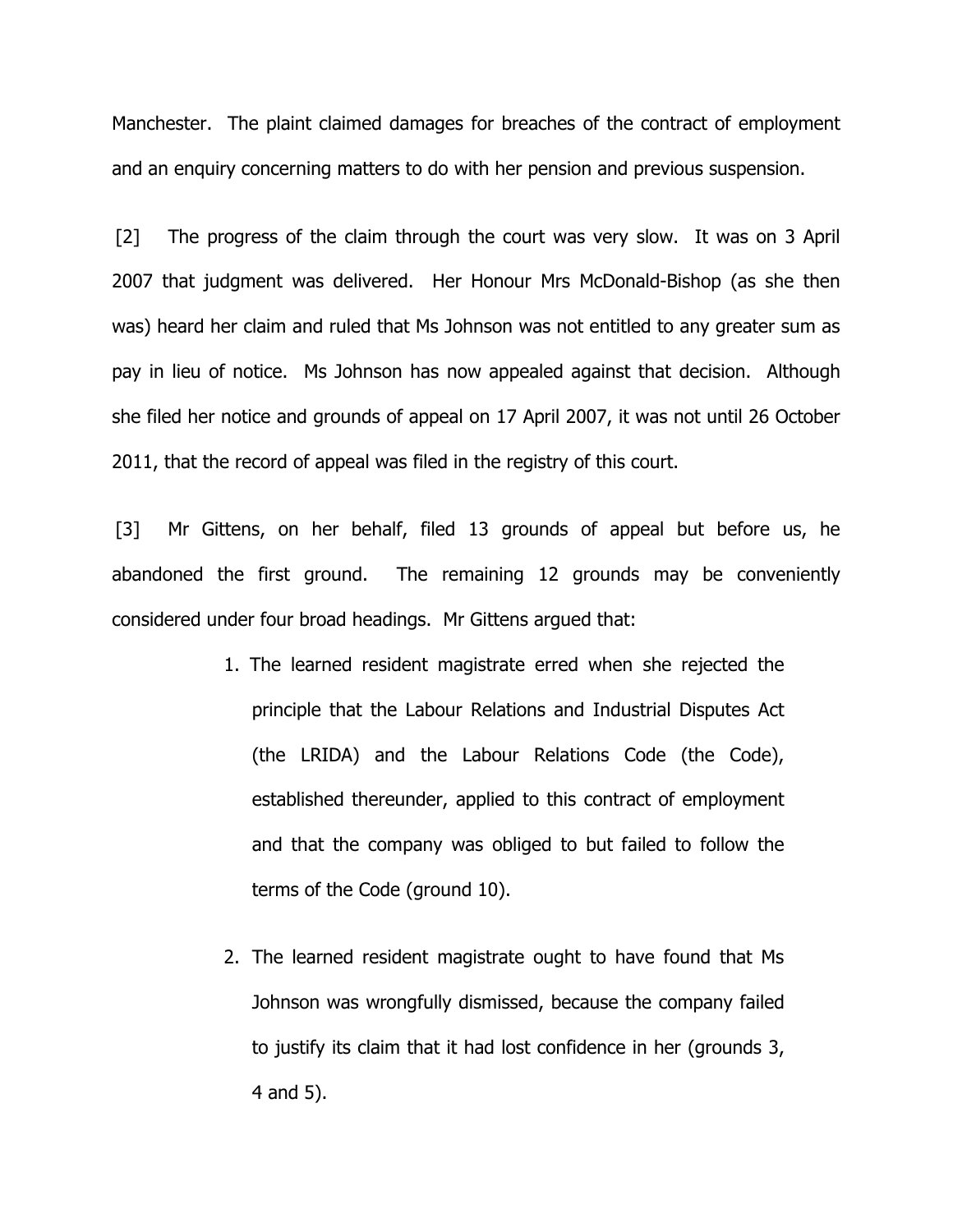- 3. The learned resident magistrate erred when she ruled that the minimum notice period established by the Employment (Termination and Redundancy Payments) Act (the ETRPA) was adequate in the circumstances (grounds 2, 6, 7, 8 and 9).
- 4. The learned resident magistrate erred when she ruled that Ms Johnson had not taken the necessary steps to secure her pension refund and as a result refused to order an enquiry as to the amount due to Ms Johnson as pension refund (grounds 11, 12 and 13).

These matters will be considered along the lines of these broad headings. Before addressing them, however, a brief background of the events leading to the dismissal would assist with understanding the issues.

## The background facts

[4] The company operated the KFC fried chicken franchise and had an outlet in Mandeville in the parish of Manchester. Ms Johnson started working there on 3 October 1996. She had therefore been working with the company for six and one half years when she received word on 7 March 2003, from her supervisor at the outlet, informing her that she had been suspended from duty. On instructions, she later met with the company's human resource manager, Ms Lewinson, at the company's head office.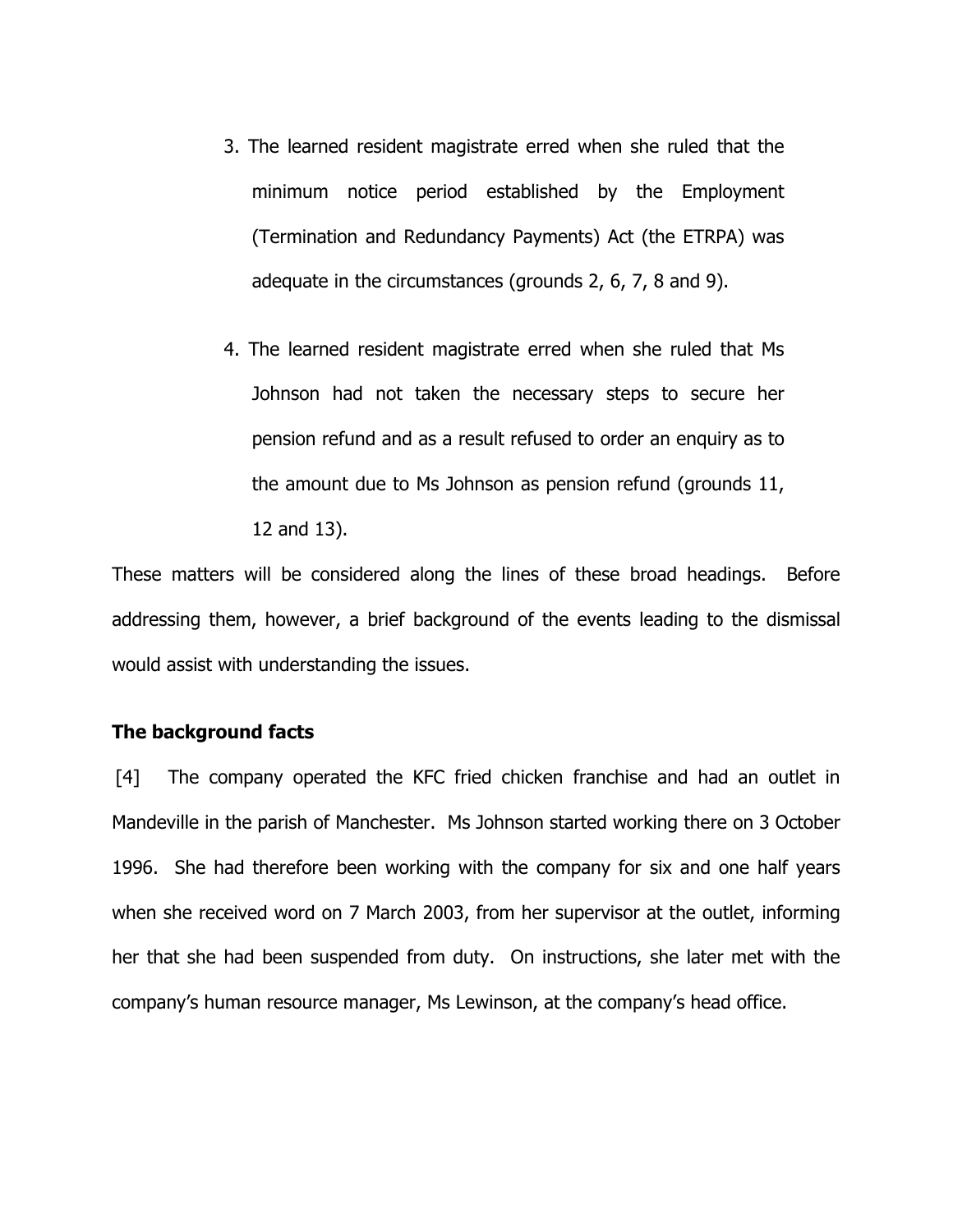[5] Miss Lewinson did not accuse Ms Johnson of any wrong-doing but made enquiries about the outlet at which Ms Johnson worked. Ms Lewinson specifically asked about chicken shortage and asked Ms Johnson if she knew anything about it. Ms Johnson's answer was telling. She said she told Ms Lewinson that she did not know anything about it. She testified that:

> "I told her when I came to KFC it was happening and it is still happening and I don't know anything about it."

Ms Lewinson interviewed other employees from that outlet that day.

[6] At least four other employees from that outlet were dismissed along with Ms Johnson. The five had all been given identical letters, dated 7 March 2003, informing them that their services were terminated as of 7 March 2003. All filed claims in the Resident Magistrate's court. Ms Johnson's was heard first, by agreement of counsel for the parties.

[7] As was mentioned above, Ms Johnson's letter was not delivered to her until 28 March. The learned resident magistrate ruled that Ms Johnson should have been paid for the period between 7 and 28 March. That aspect is not relevant to the instant appeal. We now address the grounds of appeal.

#### The relevance of the LRIDA and the Code

[8] Mr Gittens submitted that the LRIDA and the Code applied to Ms Johnson and her contract of employment with the company. On his submission, they had been incorporated into the contract of employment, either expressly or impliedly. Learned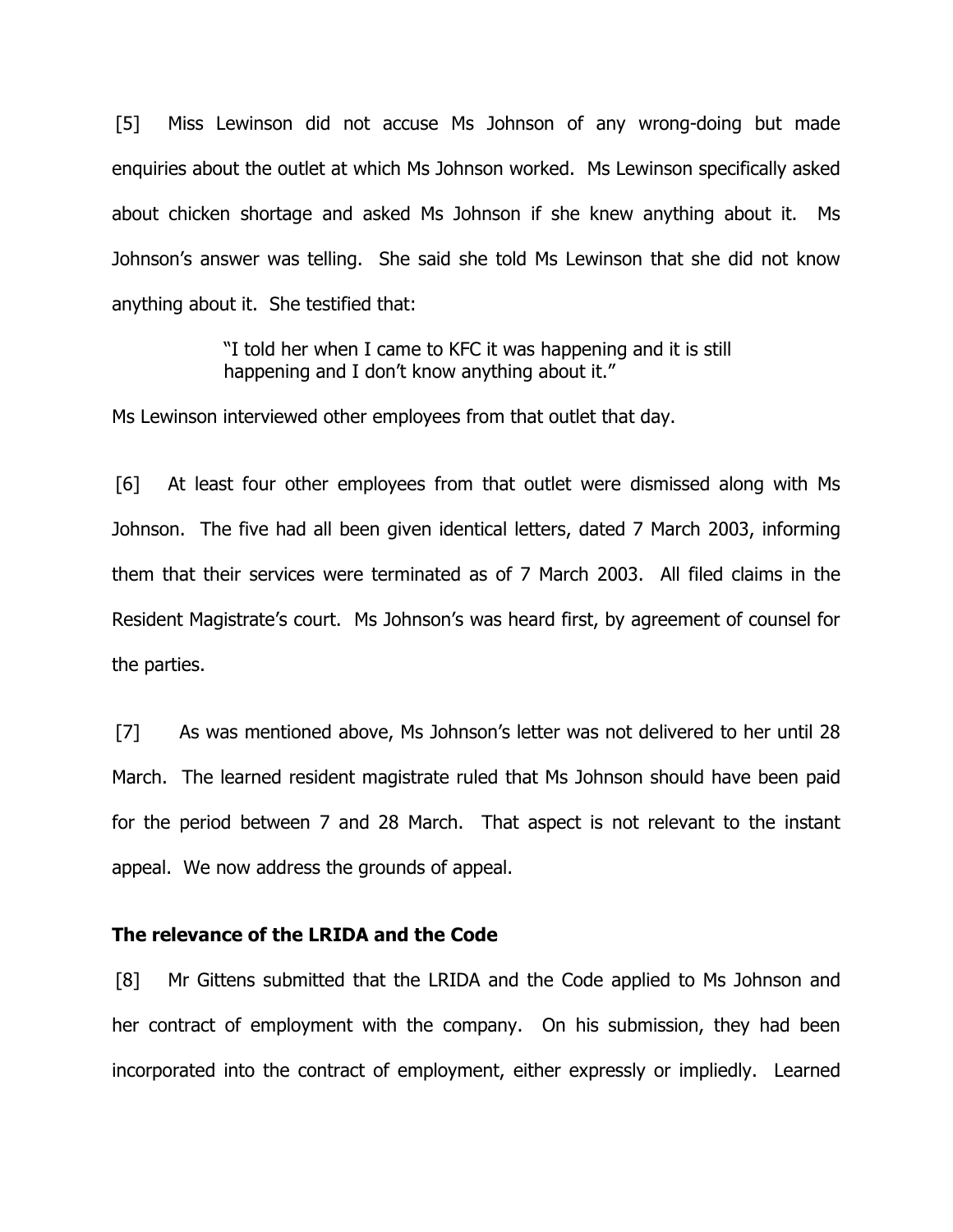counsel argued that when the LRIDA referred to "the Tribunal" (meaning the Industrial Disputes Tribunal) and "a Board" (meaning a Board of Inquiry appointed under the LRIDA), as being the adjudicators in industrial disputes, the reference "cannot be interpreted as an ouster of the jurisdiction of the court".

[9] The pith of Mr Gittens' submission was that the company, in seeking to terminate Ms Johnson's employment, was obliged to follow the disciplinary procedure set out in the Code. It failed to do so and therefore, according to Mr Gittens, it was in breach of the contract of employment. The dismissal was, on learned counsel's submission, "not only unfair but wrongful". Mr Gittens pointed specifically to the disciplinary procedure set out in section 22 of the Code to demonstrate the steps the company was required to take. He also pointed to the company's own handbook for employees, which also contained a number of steps for discipline. He argued that the company also ignored these steps in Ms Johnson's case. He relied on the judgement of the Privy Council in Jamaica Flour Mills Limited v The Industrial Disputes Tribunal and Another PCA 69 of 2003 (delivered 23 March 2005) in support of his submissions.

[10] We understand Mr Gittens' submission to be that the court, on a claim made to it directly and not by way of appeal from the Tribunal or a Board, is entitled to exercise the powers given by the LRIDA to those entities. There is, however, nothing in the LRIDA which supports that submission. We respectfully agree with the ruling of the learned resident magistrate that, at the time that she heard this claim, the LRIDA only had relevance in the context of industrial disputes that involved trade unions and a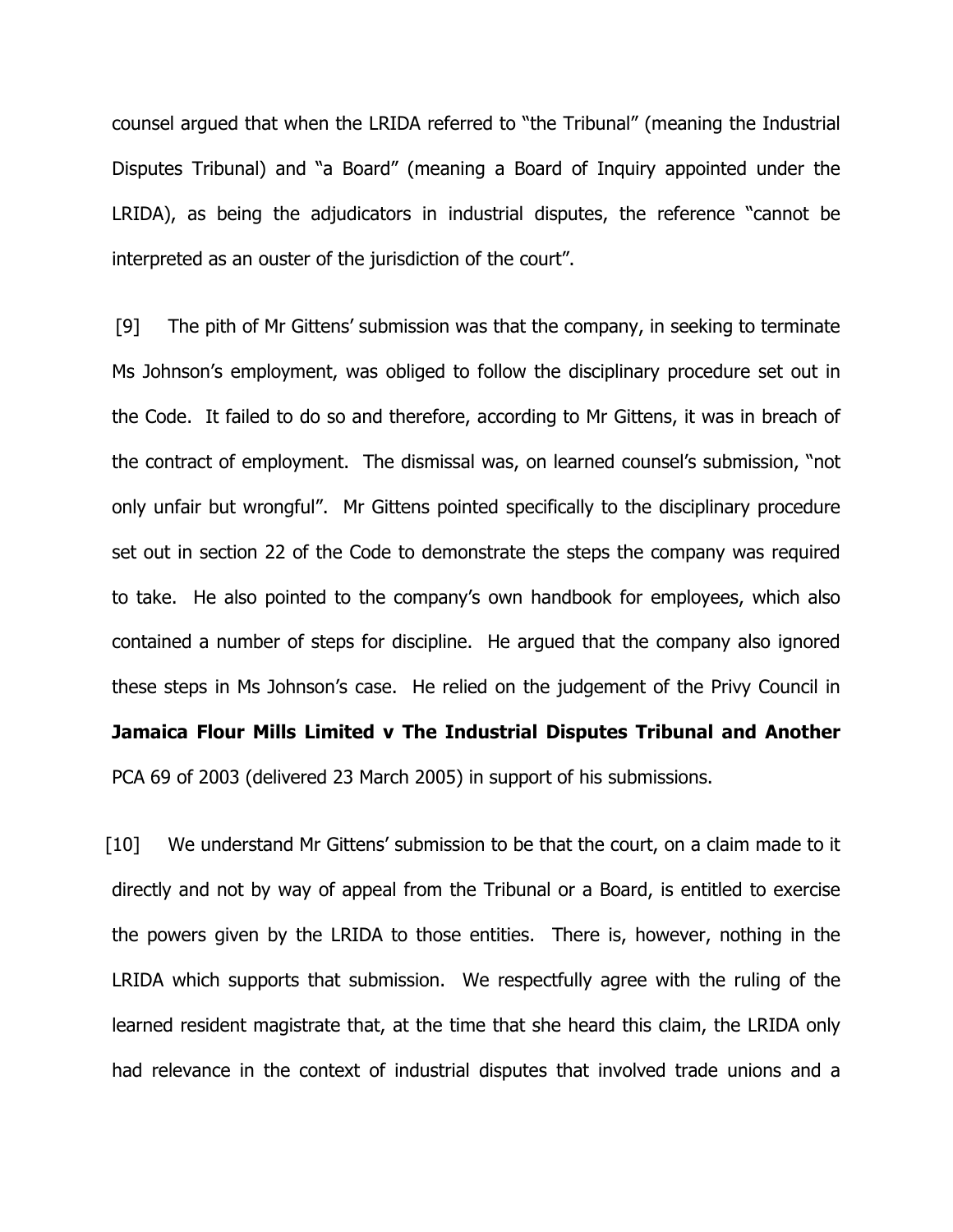collective bargaining agreement. The LRIDA was amended in 2010 to allow individuals to approach the Tribunal. That, however, was not the law at the time that this case was considered in the court below. We need not consider the position under the LRIDA as it currently stands.

[11] The LRIDA permits a worker to be reinstated where the Tribunal finds that that worker was unjustifiably dismissed, and the worker wishes to be reinstated. The general approach of the court is, however, different. The court has generally applied the principle that it will not force parties to remain together in a contract of service. For that reason, the court will not, as a general rule, grant specific performance of a contract of personal service or appear to enforce such a contract by way of a grant of an injunction (see **Smith v Dominion Life Assurance Company** (1986) 23 JLR 329 at page 333 I). Where the court finds that the employee has been wrongfully dismissed, the general principle is that the dismissal is considered a breach of the contract of employment. In such a case, damages are awarded to compensate the wronged party. That, we find, is the appropriate approach in this case.

[12] The Jamaica Flour Mills decision and the case of The Institute of Jamaica v The Industrial Disputes Tribunal and Beecher SCCA No 9/2002 (delivered 2 April 2004), referred to in that judgment, had their genesis in decisions of the Tribunal. They are of limited assistance in considering the issues in the instant case.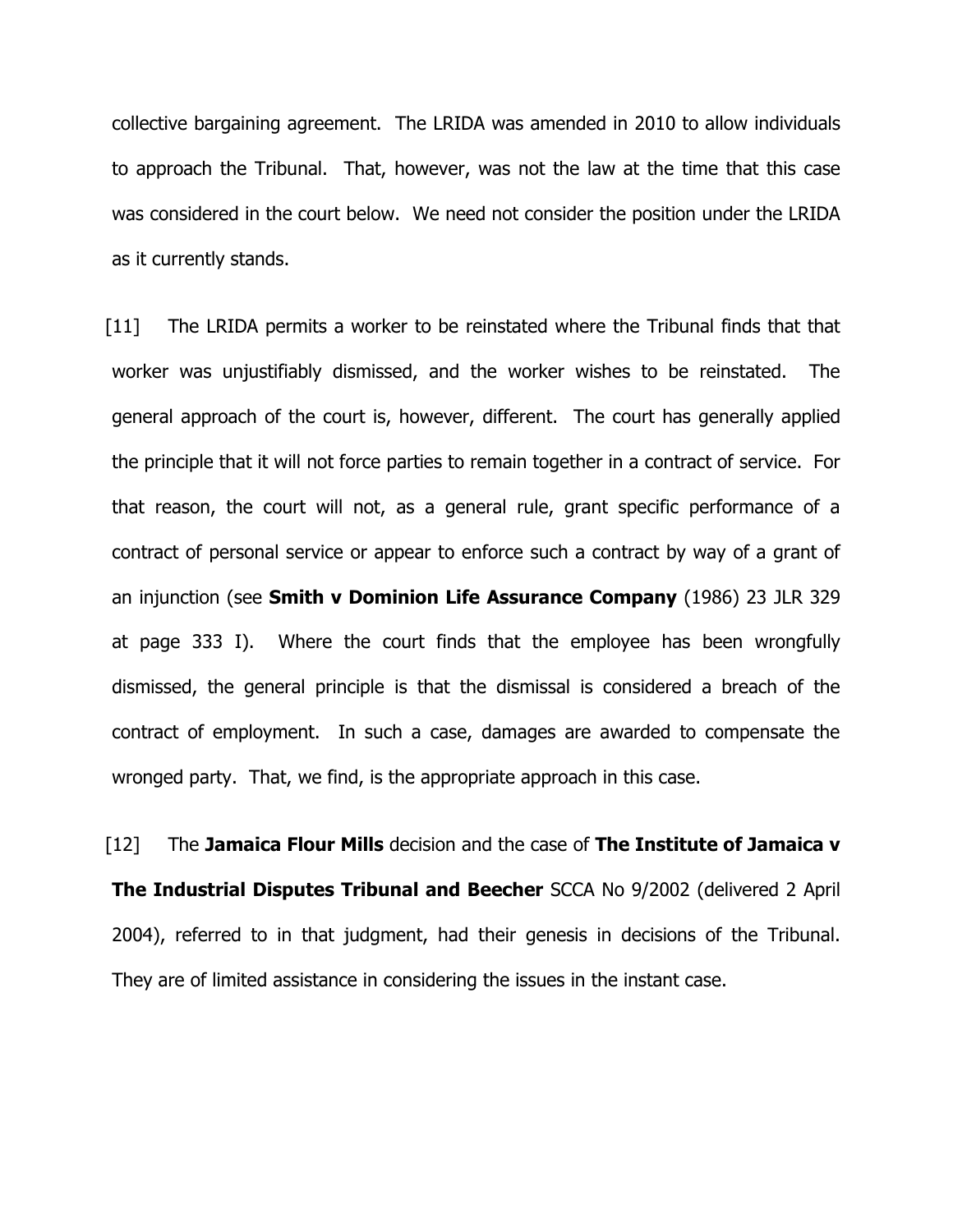Whether the company was obliged to justify its claim of loss of confidence

[13] Mr Gittens submitted that once the employee "establishes that she has been dismissed, the evidential burden shifts to the [employer], as a matter of law to show that the [employee] was lawfully dismissed". Learned counsel argued that it was "not lawful or reasonable or justifiable to dismiss a worker for loss of trust and confidence merely on a general suspicion of wrongdoing". On his submission, the company had failed to justify its claim for loss of confidence and therefore Ms Johnson was wrongfully dismissed. He relied on the cases of The Manager Windmill Garment Manufacturing Limited v Violet Richards (1969) 26 JLR 243 and Chang v **National Housing Trust** (1991) 28 JLR 495, in support of his submissions.

[14] We respectfully disagree with Mr Gittens that those principles apply to the instant case. Those principles apply to cases where the dismissal is for cause. In the instant case, the company, although it had stated, in the dismissal letter, that it no longer had confidence in Ms Johnson, made a payment in lieu of notice. The payment, "is cogent evidence that the dismissal was not for cause" (per Wolfe JA (as he then was) in Cocoa Industry Board and others v Melbourne (1993) 30 JLR 242 at page 246 D). For that reason, the cases cited on this issue, by learned counsel, are distinguishable.

[15] It is necessary to point out, at this juncture, three basic relevant principles. The first is that "[u]nless there are statutory requirements or there is an express or implied agreement to the contrary, an employer may dismiss an employee with or without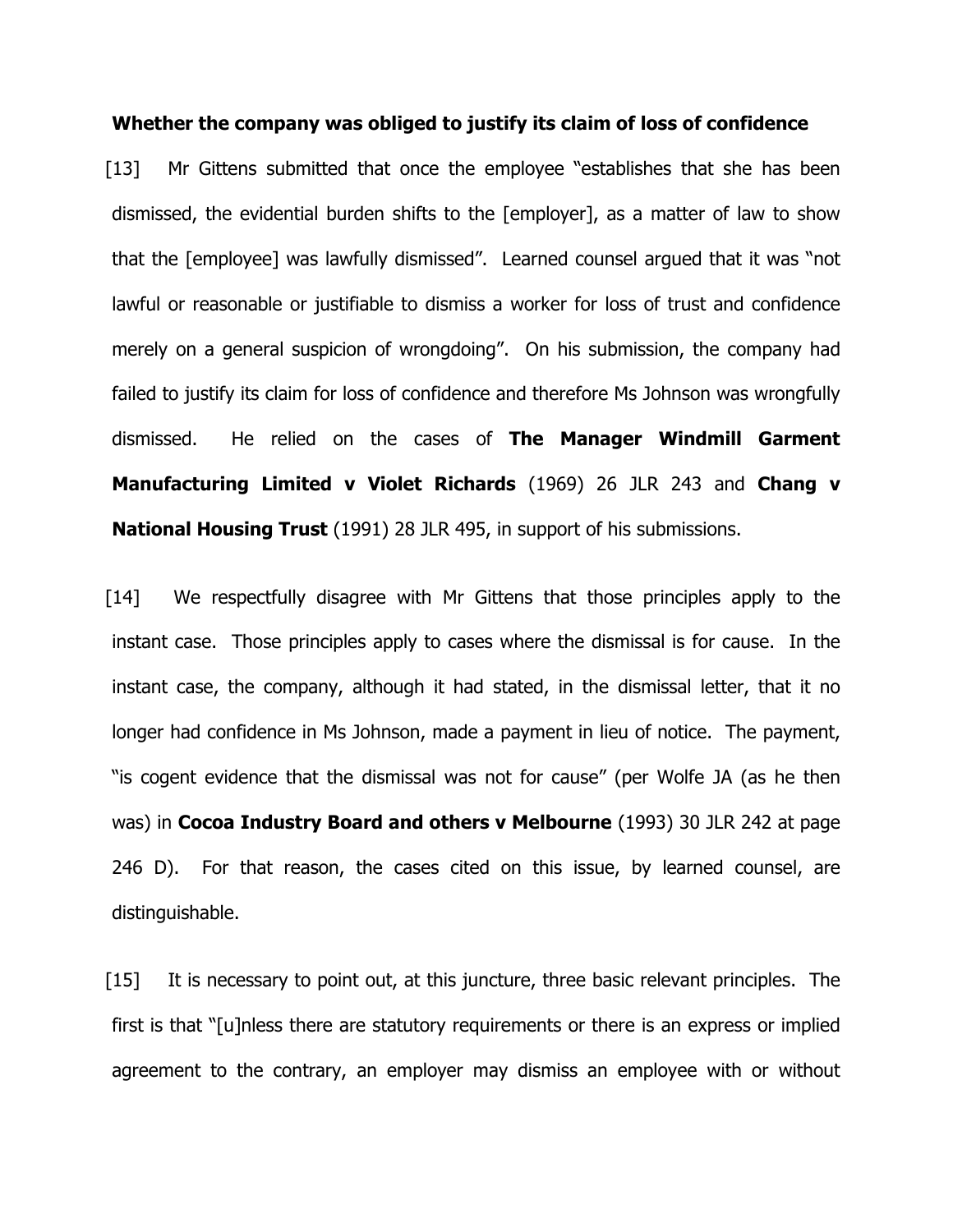notice and with or without cause" (per Rowe JA (Ag), as he then was, in  $\mathbb R \mathbf v$ **Alexander Dixon** (1977) 16 JLR 39 at page 41B). This principle was accurately stated by Lord Reid in the important case of **Ridge v Baldwin** [1963] 2 All ER 66 at page 71  $F - G$ :

> "The law regarding master and servant is not in doubt. There cannot be specific performance of a contract of service and the master can terminate the contract with his servant at any time and for any reason or for none. But if he does so in a manner not warranted by the contract he must pay damages for breach of contract."

[16] That quote also refers to the second principle. It is that, as with any other material aspect thereof, the terms of the contract with respect to its termination, must be followed (see Gunton v London Borough of Richmond upon Thames [1980] 3 All ER 577). The third principle is that where the contract of employment does not specify a period of notice of termination of the contract, the minimum period of notice is that established by section 3 of the ETRPA. Common law rules require a reasonable period of notice. That required period may well be longer than the minimum (see **Godfrey v Allied Stores Ltd.** (1990) 27 JLR 421 at page 425 H  $-$  I).

[17] When those principles are applied to the instant case, it is our view that the company was entitled to terminate its contract with Ms Johnson. There was no evidence placed before the learned resident magistrate, which prevented the company dismissing an employee, either for cause or summarily upon giving notice or making a payment in lieu of notice. Mr Gittens argued that the company's handbook spoke to a "progressive discipline policy" and that that policy stated that termination "may result if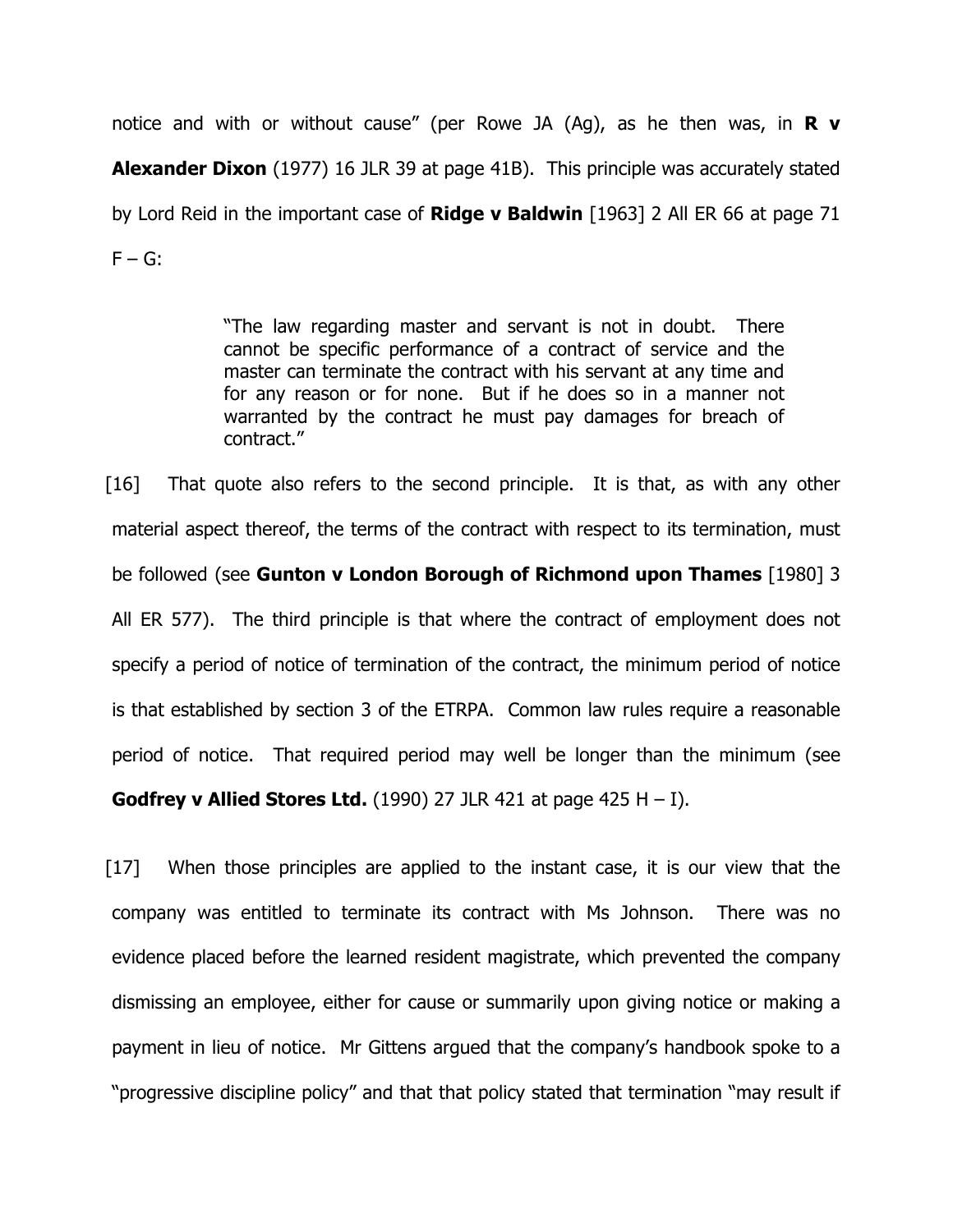progressive discipline steps do not result in acceptable job performance". We find that the handbook did not mandate the company to adopt the progressive discipline policy. That policy was designed for "correcting unsatisfactory job performance". The policy also specifically alluded to "examples of violations which may result in immediate termination". It went on to stipulate that the company was entitled to use any of the steps in the progressive discipline policy, one of which was termination. It stated:

> "This is a summary of the progressive discipline policy. The severity of unsatisfactory performance will determine which of the above steps to follow."

[18] There was no provision for a specific notice period to be given by either party to the contract of employment. We find that the termination entitled Ms Johnson to a reasonable period of notice and, in lieu of notice, a payment of her salary for the relevant notice period. The company was not obliged to justify its assertion that it had lost confidence in Ms Johnson.

### Whether the minimum notice period established by the ETRPA was adequate

[19] Mr Gittens submitted that the learned resident magistrate failed to conduct an adequate assessment as to what would be a reasonable period of notice in these circumstances. On his submissions, she made two basic errors; firstly, she improperly found that in the absence of expert evidence, there was no reason to depart from the minimum period established by the statute; secondly, she failed to give sufficient weight to Ms Johnson's evidence concerning her diligent but unsuccessful efforts to obtain alternative employment.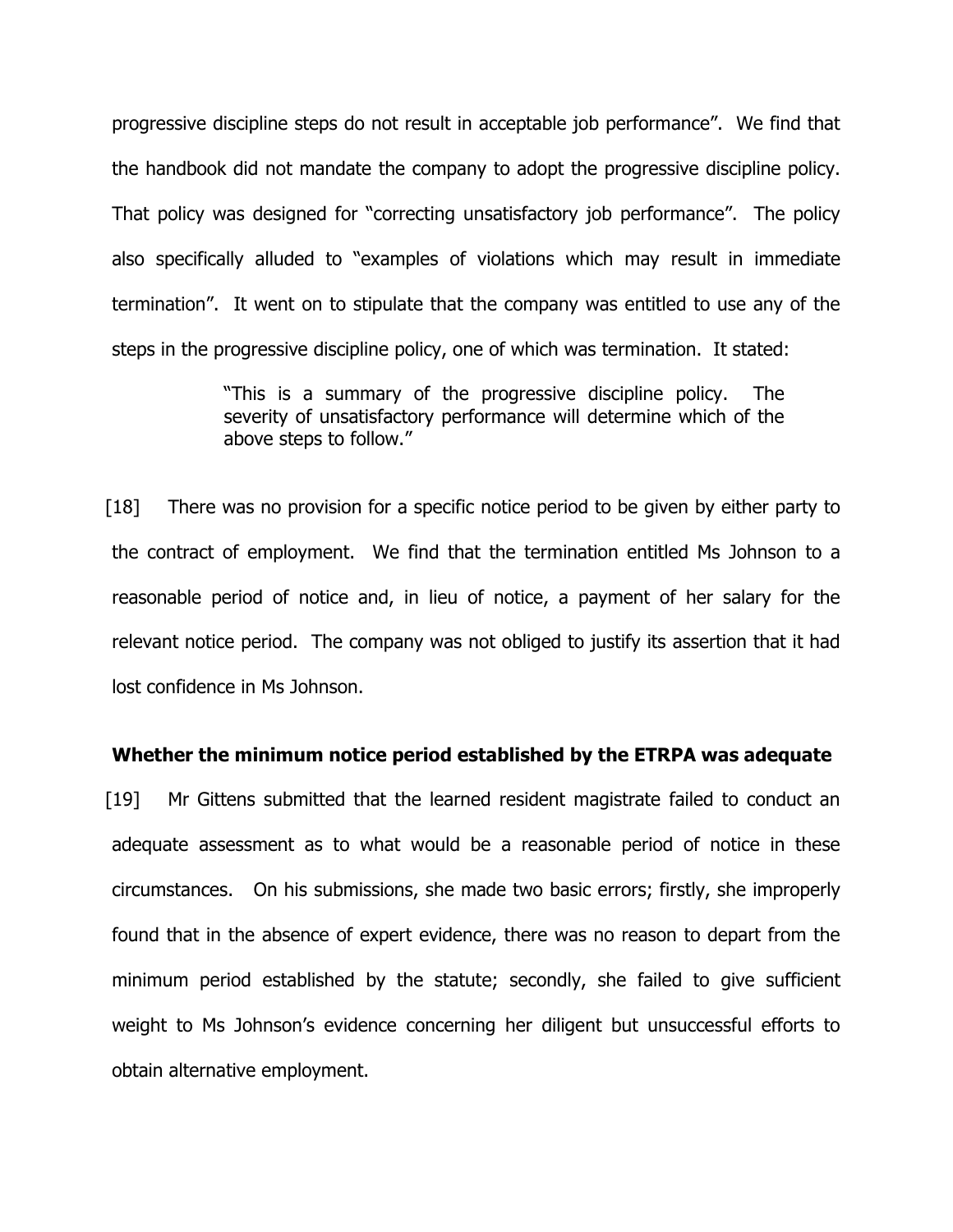[20] Learned counsel relied on an extract from the judgment of Lord Browne-Wilkinson in **Delaney v Staples** [1992] 1 All ER 944. The quotation explains the effect of a payment in lieu of notice, in circumstances such as those in the instant case. In that judgment, his Lordship said, in part:

> "The phrase payment in lieu of notice is not a term of art. It is commonly used to describe many types of payment the legal analysis of which differs. Without attempting to give an exhaustive list, the following are the principal categories….(4) Without the agreement of the employee, the employer summarily dismisses the employee and tenders payment in lieu…The employer is in breach of contract by dismissing the employee without proper notice. However, the summary dismissal is effective to put an end to the employment relationship, whether or not it unilaterally discharges the contract of employment. Since the employment relationship has ended, no further services are to be rendered by the employee under the contract. It follows that the payment in lieu is not a payment of wages in the ordinary sense, since it is not a payment for work done under the contract of employment.

> The nature of a payment in lieu falling within the fourth category has been analysed as a payment by the employer on account of the employee's claim for damages in breach of contract."

We respectfully accept that as an accurate statement of the relevant law and as

being applicable to the instant case.

[21] The case law in this area suggests that the appropriate period of notice, is that set out in the contract, unless that period is less than the period specified in the ETRPA. In such a case the period specified in the ETRPA will be the applicable period. As has been mentioned above, if the contract does not specify a period of notice, reasonable notice must be given. Factors, which are normally taken into account in determining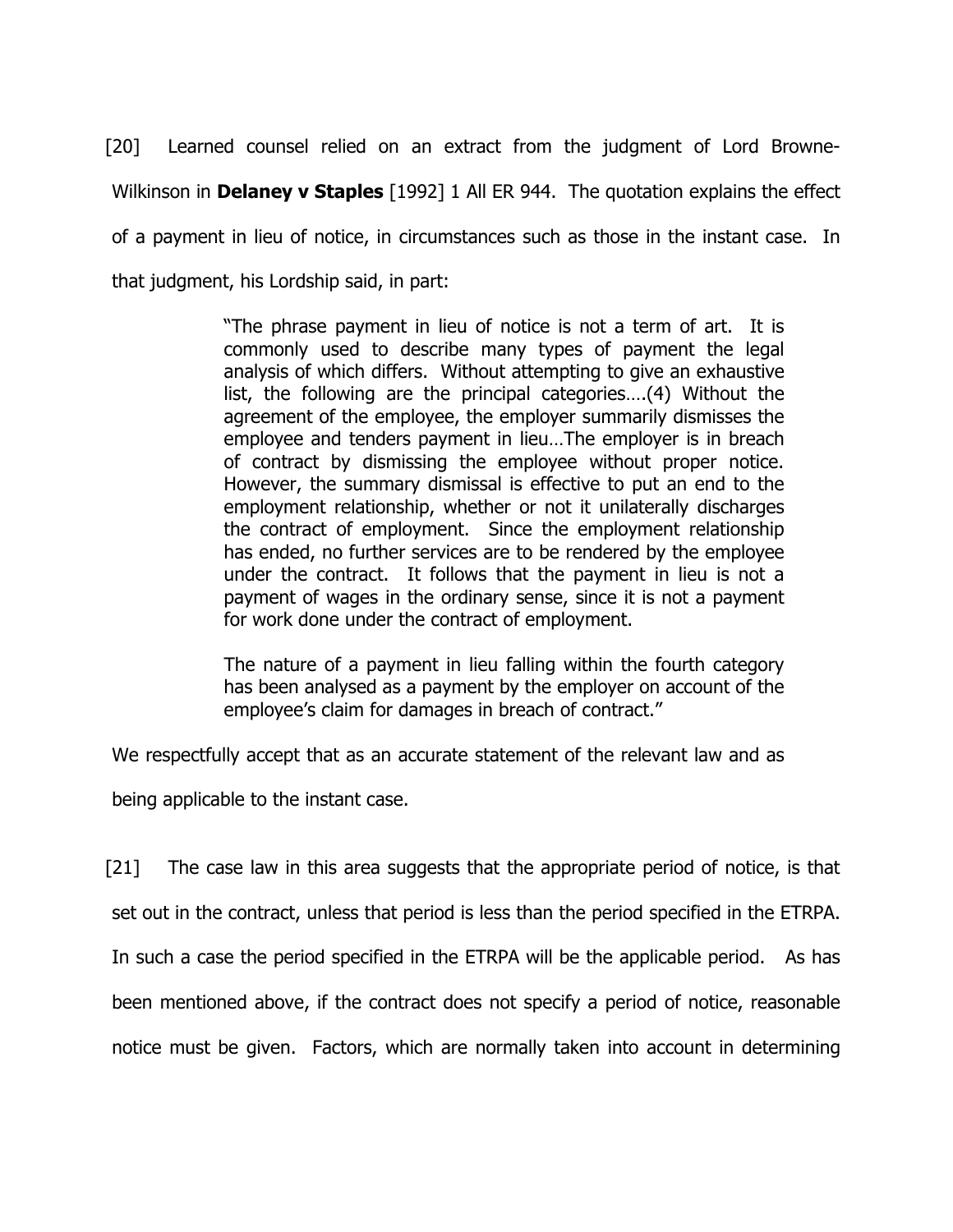what is reasonable notice, include the status of the employee, the responsibilities of the post, the length of service and the customs in the particular industry.

[22] The appropriate notice period, as has been observed above, determines the amount of damages to be awarded to the employee for the breach of the contract of employment. In this regard the general principle is that "the proper measure of damages ought to be determined on a basis having to do with the status of the particular employee" (per Bingham J (as he then was) in **Smith v Dominion Life** at page 335 C - D).

[23] The assessment of the appropriate period is an objective one. The failure of a dismissed employee to secure alternative employment does not, by itself, justify extending the required notice period beyond the statutory minimum. Wolfe JA, in Cocoa Industry Board v Melbourne, stated that the evidence of attempts to secure alternative employment subsequent to the dismissal "was effective only in so far as the [employee] was required to show that he had taken steps to mitigate his damages".

[24] Having decided that Ms Johnson is entitled to have a payment in lieu of notice, the next issue to be determined, is the appropriate period of notice in the circumstances. She was employed to the company as a customer service worker. She has worked as a store clerk, cashier, security guard and quality checker in a plastic bag manufacturing organization.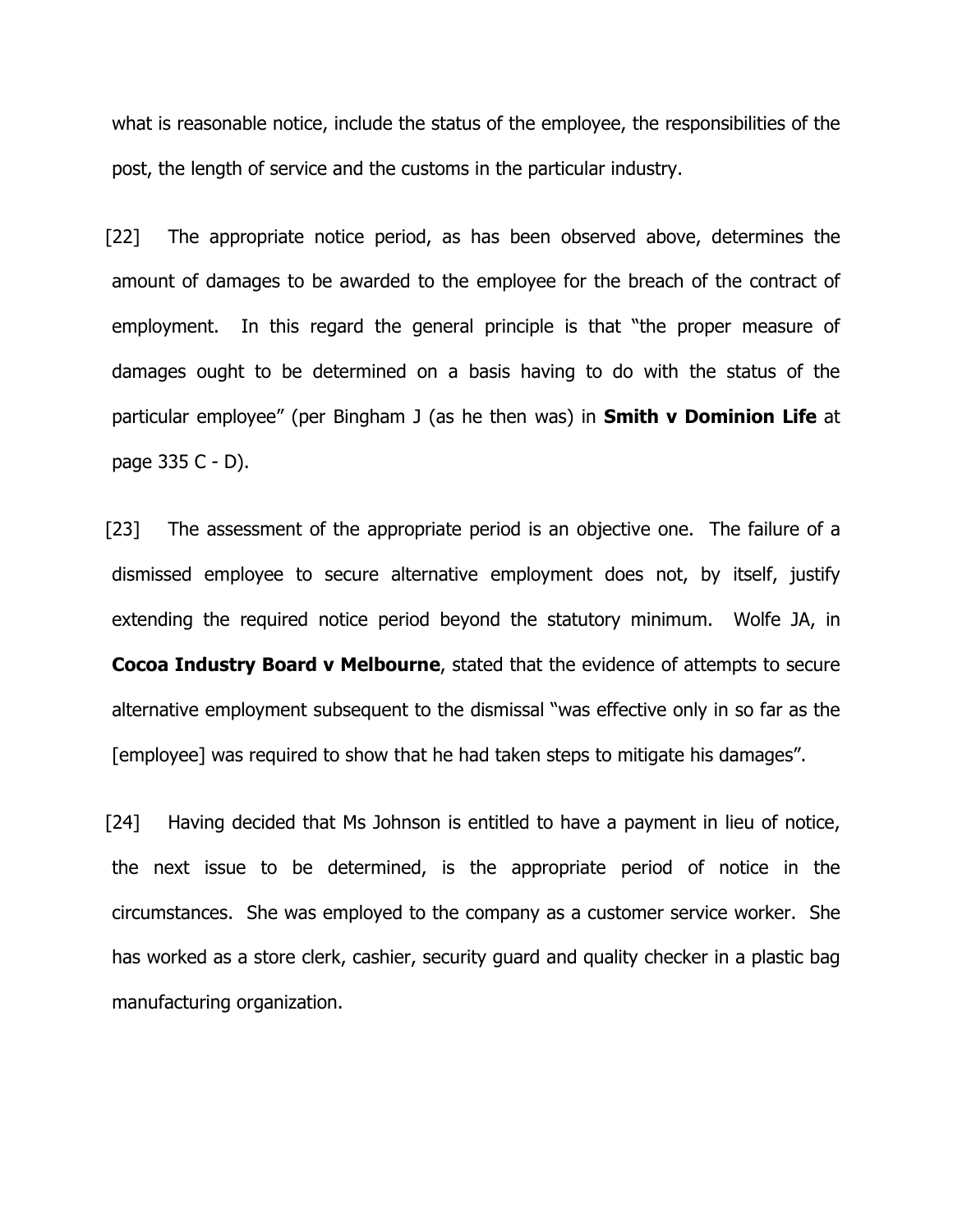[25] The company's witness was Ms Joan Lewinson, mentioned above. She made it clear that the company's termination of the contract was on the basis that it was not for cause but on the basis of pay in lieu of notice. She said that 60% of applicants to her company for the post of customer service workers was successful. She, however, did not know the percentage, which applied in the fast food industry, in which the company competes. She said that it was the policy of her company to pay to employees, whose contracts are terminated, what is required by law (the ETRPA) in lieu of notice.

[26] We agree with Mr Gammon, on behalf of the company, that the status of Ms Johnson's job and the evidence of the company's practice, justified the learned resident magistrate using the minimum notice period set out in the ETRPA. We find that the learned resident magistrate was entitled to say that in the absence of expert evidence concerning the practice in the industry, she saw no reason to depart from the minimum notice period.

[27] Although Mr Gittens complained that "the learned resident magistrate erred in unduly restricting herself to the statutory minimum", we do not share his view. In a commendable judgment, the learned resident magistrate analysed whether there was any basis to depart from the minimum period. At paragraph 21 of the judgment, she said:

> "The Act provides that a person in the plaintiff's position in terms of duration of service is entitled to no less than four weeks' notice. The pertinent question arising for immediate consideration is now this: is there anything in the circumstances to place the plaintiff's entitlement to notice outside the ambit of the statutory minimum?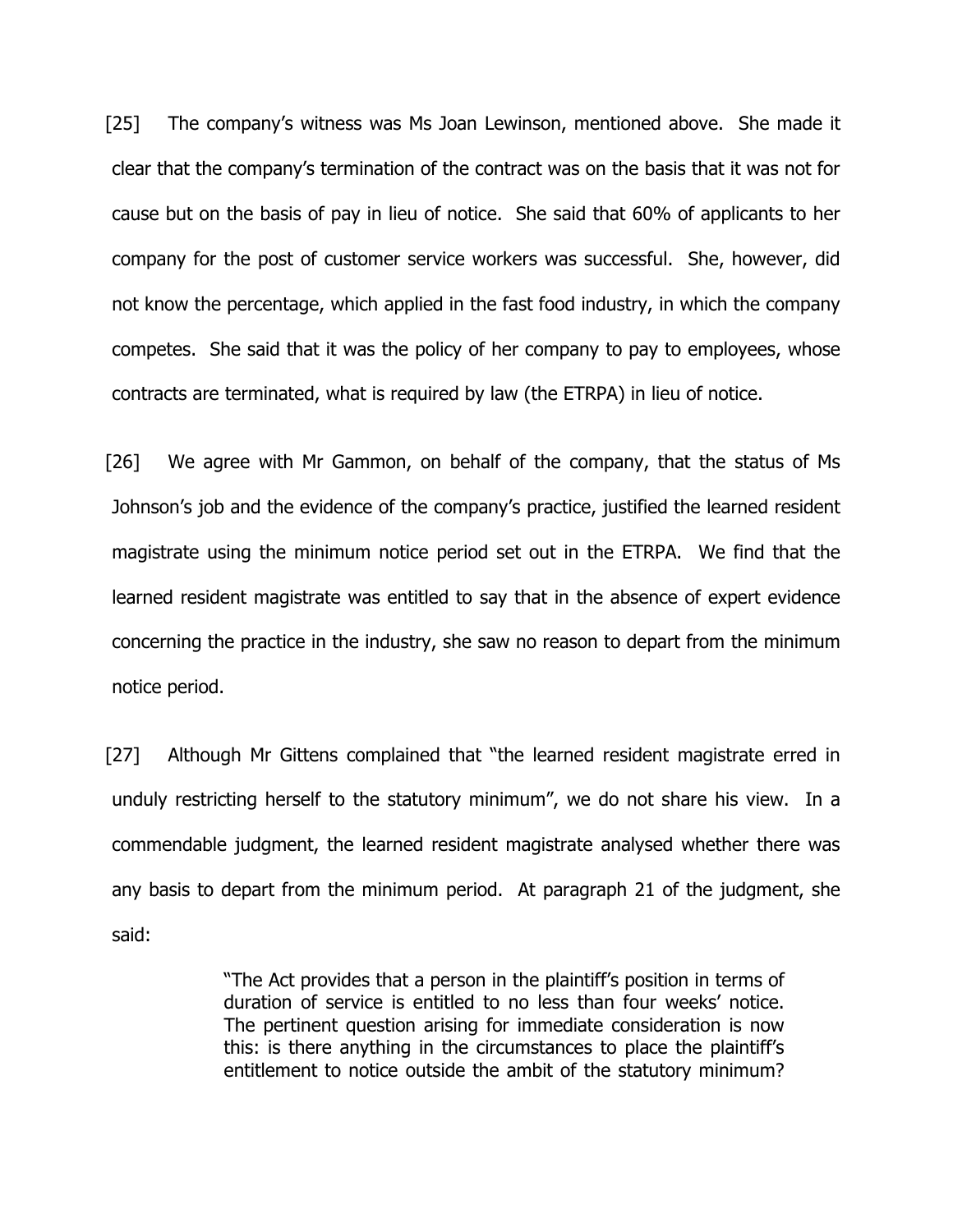The Act does stipulate the starting point for such consideration to be the years of service."

The learned resident magistrate then reviewed the relevant evidence and the case law cited to her and decided that the appropriate period was the statutory minimum of four weeks' notice.

[28] We find no basis to disagree with that well-reasoned assessment. Indeed, it is

consistent with the reasoning approved by Campbell JA, in giving judgment in this

court, in Kaiser Bauxite Company v Cadien (1983) 20 JLR 168 at page 191 I:

"A general hiring is terminable on reasonable notice. What is 'reasonable notice' depends on a totality of circumstances. Mr Harrison the personnel officer, gave evidence of the custom in the company of giving one month's notice to quit. It is my view that persons who are charged with senior positions are entitled by the very nature of their work to longer notices than others. In the particulars of special damages, six weeks is [sic] claimed. I consider it a reasonable period."

Although Campbell JA spoke of the period being reasonable, this court overturned the award on the question of liability.

# The claim for an enquiry into the pension fund entitlement

[29] Ms Johnson's complaint in respect of her pension fund entitlements was that she had not been refunded the contributions that she had made to the company's pension fund scheme. The learned resident magistrate accepted that the pension fund payments had not been refunded but accepted the evidence of Ms Lewinson that it was not a payment that the company could make. That refund, on the evidence, was the responsibility of the managers of the pension fund. The process was that the employee